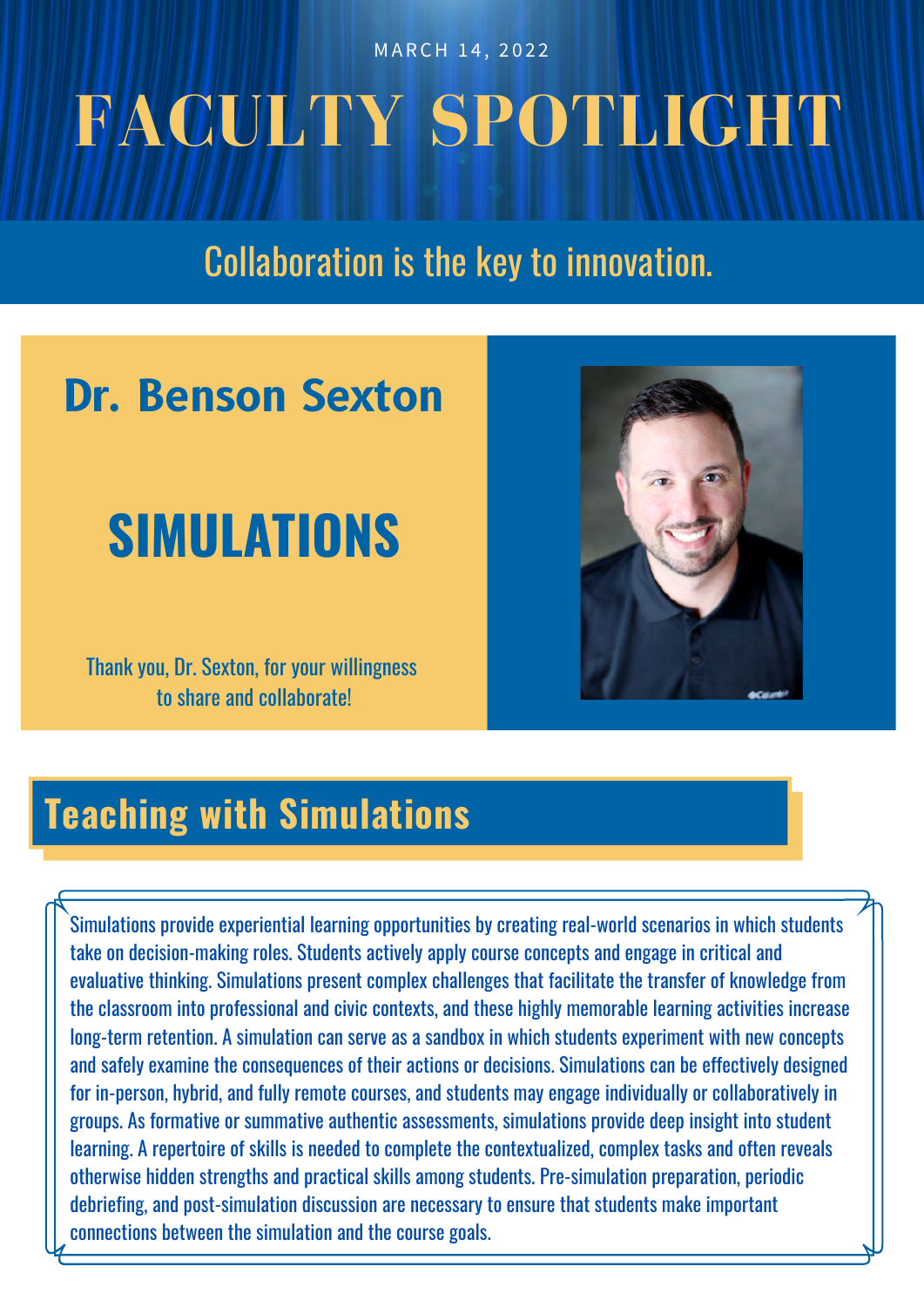#### **What motivated you to design simulations for your course?**

As I prepared to teach COMM 4203 – Crisis Communication I wanted to implement an opportunity for students to engage in simulated real-world crisis events. For weeks, I searched academic resources and the internet for examples. Most of the interesting content and materials were behind paywalls for organizational consulting firms or did not meet my specific needs for the classroom. After an unsatisfactory search, I decided to brainstorm scenarios to develop my own simulations. In doing so, I stepped outside my normal creativity to dig deeper into applied scholarship. As I worked through my first idea my excitement and energy increased with each step of the process.

#### **How have you implemented simulations and what have you learned is important?**

I included 5 crisis simulation events in the spring 2022 course schedule spread out over the semester. As we approached the first simulation, students asked a lot of questions to which my only reply was, "Expect the unexpected." For a simulation to be as close to a real-world crisis as possible, I knew the element of surprise was critical. Therefore, students did not receive any information or directions prior to the first simulation. As the first simulation, a hostage situation, approached I started to think of all the possible outcomes, contingencies, and potential consequences. Not only would I have to adapt my "covert text messages" during the simulation as students reacted in certain ways but I had to prepare for potential issues that may emerge during the simulation. For example, I contacted Public Safety, Student Services, and Academic Affairs to inform them about the simulation in the event someone overheard the students talking about "Dr. Sexton has been taken hostage" and believed it to be an actual crisis event creating chaos, panic, and a PR nightmare.